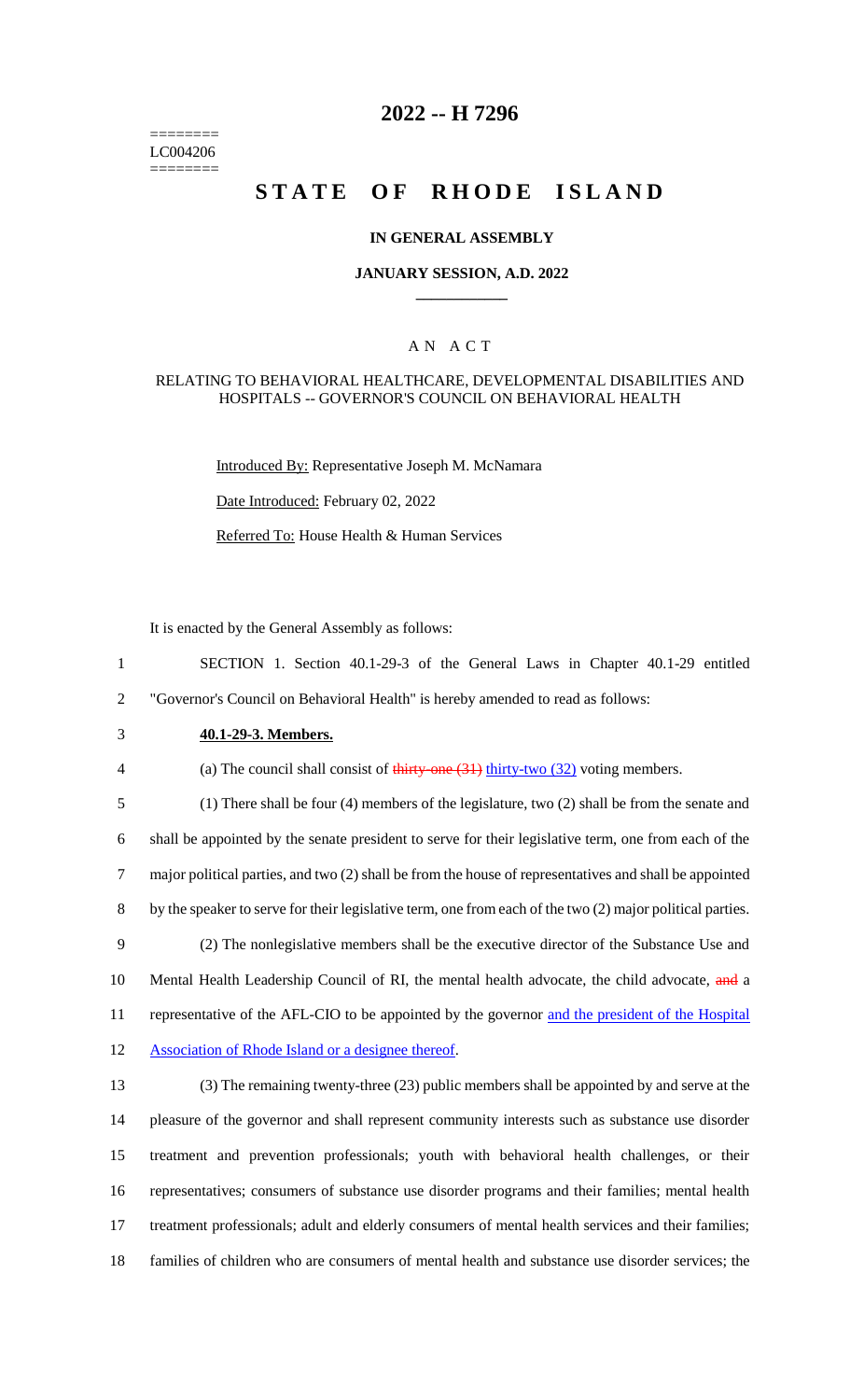- judiciary; criminal justice officials; and local government officials.
- (4) Not less than fifty (50%) percent of the public members shall be individuals who are not state employees or providers of behavioral health services.
- (5) There shall be sufficient representation by the families of children who are consumers of mental health and substance use disorder services in order to ensure adequate representation of such children.
- 

 (6) Every effort shall be made to ensure that appointed members represent the cultural diversity of the state.

 (7) All members shall have demonstrable expertise in, or experience with, substance use disorders or mental health services in Rhode Island. In addition, the directors or their designees of the departments of children, youth and families; corrections; education; health; human services; behavioral healthcare, developmental disabilities and hospitals; the office of healthy aging; the attorney general, or designee, and the executive director of the Rhode Island justice commission shall serve as ex officio and without a vote as members of the council.

 (b) Any vacancy that may occur in the council shall be filled in the same manner as the original appointments.

(c) The governor shall designate one member as the chairperson of the council.

SECTION 2. This act shall take effect upon passage.

#### ======== LC004206 ========